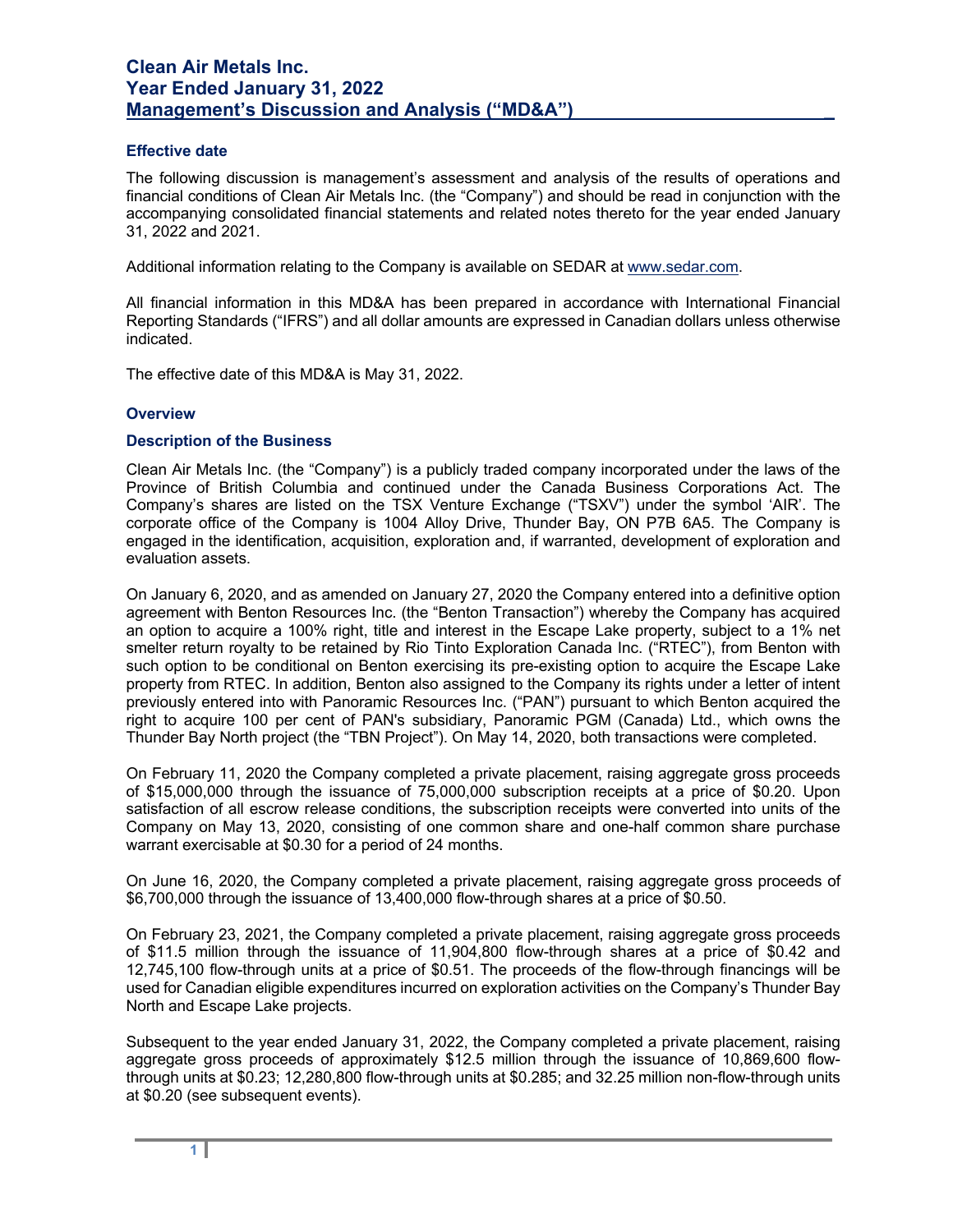The Company was previously inactive for more than one year and was trading on the NEX board of the TSX Venture Exchange, when it ceased its involvement in the life sciences and pharmaceutical sector. The Benton Transaction has resulted in the reactivation of the Company under the TSX-V polices with a concurrent change of business of the Company to the mining sector. The common shares of Clean Air Metals were halted in connection with this announcement with trading re-commencing on the TSX Venture Exchange effective May 22, 2020 under the new symbol "AIR".

### **Selected Annual Information**

|                                       | January 31,<br>2022 | January 31,<br>2021 | January 31,<br>2020<br>S |
|---------------------------------------|---------------------|---------------------|--------------------------|
| Total revenues                        |                     |                     |                          |
| Loss for the year                     | 2,170,832           | 1,273,525           | 1,135,819                |
| Basic and diluted loss per share      |                     |                     |                          |
|                                       | (0.02)              | (0.01)              | (0.05)                   |
| Total assets                          | 35,059,465          | 27,146,884          | 1,961,497                |
| Total long-term financial liabilities | 1,077,046           | 1,999,748           |                          |
| Cash dividends declared per share     |                     |                     |                          |

### **Results of Operations**

### *Year Ended January 31, 2022*

The Company incurred a loss and comprehensive loss for the year ended January 31, 2022 (the "Current Year") of \$2,170,832 as compared to a loss of \$1,273,525 for the year ended January 31, 2021 (the "Prior Year"). The increase in loss of \$897,307 is primarily due to the following:

- Accretion interest increased from \$164,244 during the Prior Year to \$368,003 during the Current Year, which is attributed to the PAN acquisition agreement and related Magma note payable. During the Current Year, accretion interest was recognized for a full fiscal year, whereas during the Prior Year, accretion interest began after the acquisition closed in May 2020.
- Professional fees increased from \$183,562 during the Prior Year to \$385,578 during the Current Year primarily because the majority of legal fees incurred in the Prior Year were related to share issuances and acquisitions and recognized on the balance sheet.
- Wages and benefits increased from \$1,045,559 during the Prior Year to \$1,329,066 during the Current Year as the Company had retained additional employees during the Current Year as compared to the Prior Year.
- Share-based compensation decreased from \$1,081,268 during the Prior Year to \$385,183 during the Current Year due to the timing of vesting of incentive stock options that were granted.
- The Company recognized a flow-through share premium of \$2,211,000 during the Prior Year, compared to \$1,331,629 during the Current Year as a result of the flow-through securities issued in private placements that were completed in the given years.

## *Three Month Period Ended January 31, 2022*

The Company incurred a net loss and comprehensive loss for the three-month period ended January 31, 2022 (the "Current Quarter") of \$1,284,873 as compared to a net loss and comprehensive loss of \$375,290 for the three-month period ended January 31, 2021 (the "Prior Quarter"). The increase in loss of \$909,583 is primarily due to the recognition of a flow-through share expense of \$788,742 and deferred income tax expense of \$138,000 during the Current Quarter.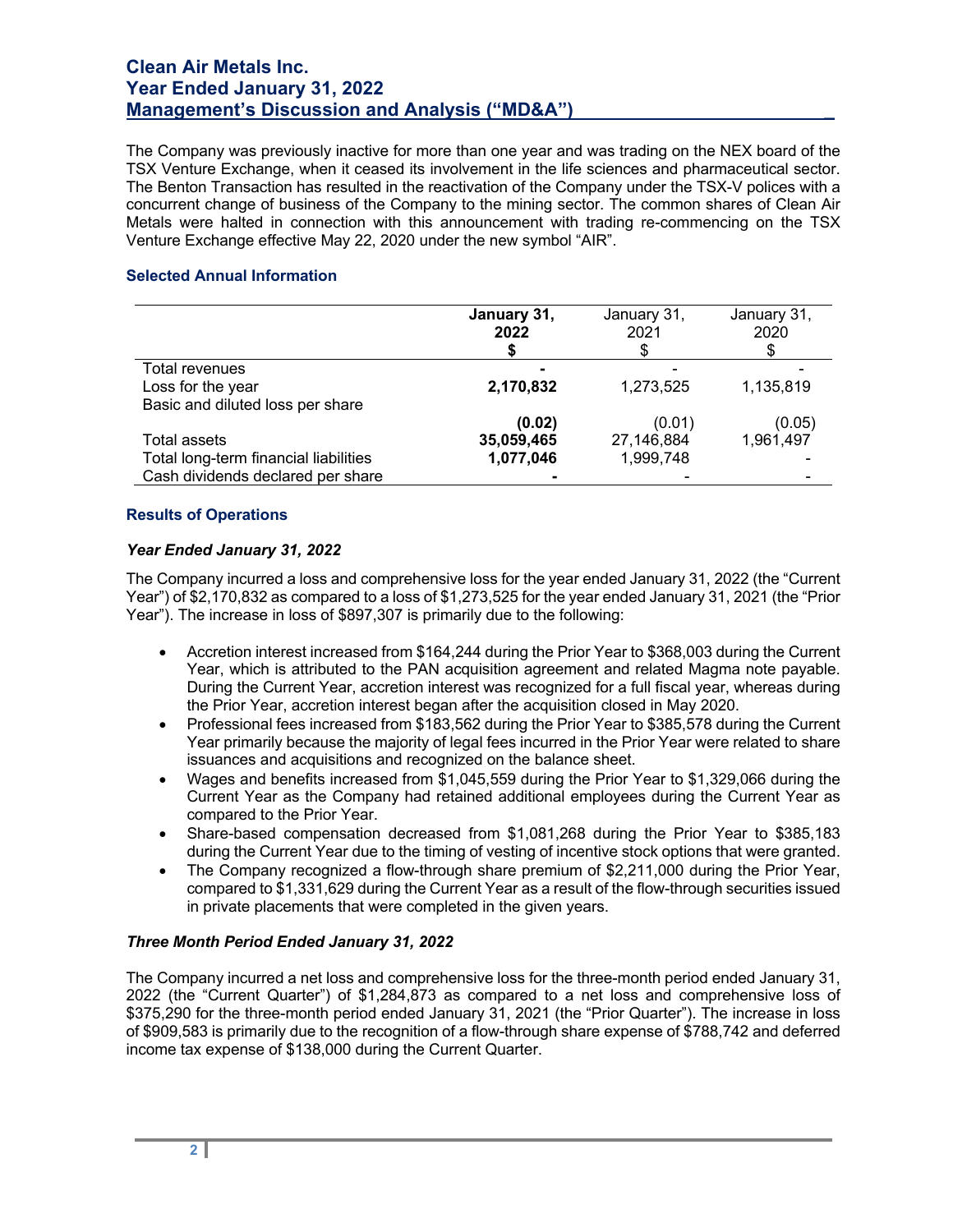### **Results of Operations** (continued)

### *Three Month Period Ended January 31, 2022* (continued)

During the Current Quarter, the Company accelerated the final payment of \$1 million to Rio Tinto Exploration Canada Inc., on behalf of Benton Resources Inc. for the Escape Lake option. The final payment of \$1-million, not due under the terms of the Escape Lake option agreement until Oct. 9, 2022, was accelerated at the company's option. Clean Air Metals has now fulfilled all of Benton's payment obligations under the Escape Lake option agreement, earning Benton a 100-per-cent right, title and interest in and to the Escape Lake property, subject to a 1.0-per-cent net smelter return royalty to be retained by RTEC and subject to Clean Air Metals' right to acquire 100 per cent of Benton's interest in and to the Escape Lake property pursuant to the terms of the option agreement.

During the Current Quarter, the Company also announced a best efforts private placement to raise up to \$12.5 million through the issuance of flow-through units at \$0.23 and through the issuance of flow-through shares at \$0.285. The proposed private placement closed subsequent to January 31, 2022 (see subsequent events).

#### *Exploration and Evaluation Properties*

#### **Thunder Bay North Property**

On January 6, 2020, and as amended January 27, 2020, the Company entered into a definitive option agreement with Benton Resources Inc. ("BEX") whereby the Company has acquired an option to acquire a 100% right, title and interest in the Escape Lake property (the "Escape Lake Property"), which forms a part of Thunder Bay North property, subject to a 1% net smelter return royalty to be retained by Rio Tinto Exploration Canada Inc. (RTEC), from BEX with such option to be conditional on BEX exercising its preexisting option to acquire the Escape Lake Property from RTEC. In addition, BEX also assigned to the Company its rights under a letter of intent previously entered into with Panoramic Resources Inc. ("PAN") pursuant to which BEX acquired the right to acquire 100% of PAN's subsidiary, Panoramic PGM (Canada) Ltd., which owns the Thunder Bay North project (the "TBN Project").

The TBN Project is located approximately 50 kilometers northeast of Thunder Bay within the Thunder Bay mining division in northwest Ontario, Canada, in the northern part of the Proterozoic mid-continental rift region, an important emerging nickel-copper-platinum group metals province. The TBN Project consists of 219 unpatented mining claims (2,551 claim units of 16 hectares) covering approximately 40,816 hectares. The 220-hectare Escape Lake Property is located within the TBN project claim block and along the interpreted conduit system, which contains/controls the platinum-palladium-base metal mineralization on the TBN Project. RTEC staked the Escape Lake block in 2006 and performed successive rounds of limited diamond drilling between 2010 and 2012.

#### Option Agreement

Under the option agreement, in order to acquire a 100% right, title and interest in the Escape Lake Property from BEX (subject to BEX exercising its pre-existing option with RTEC) and BEX's rights to acquire a 100% right, title and interest in the TBN Project, the Company must complete the following:

- i) enter into a definitive share purchase agreement (the "PAN Agreement") with Magma Metals PTY LTD ("Magma"), a wholly-owned subsidiary of PAN, and make an initial \$250,000 payment. These requirements have both been completed on January 6, 2020;
- ii) issue to BEX an aggregate of 24,615,884 common shares (the "Consideration Shares") in the capital of the Company. The Consideration Shares were issued on May 14, 2020;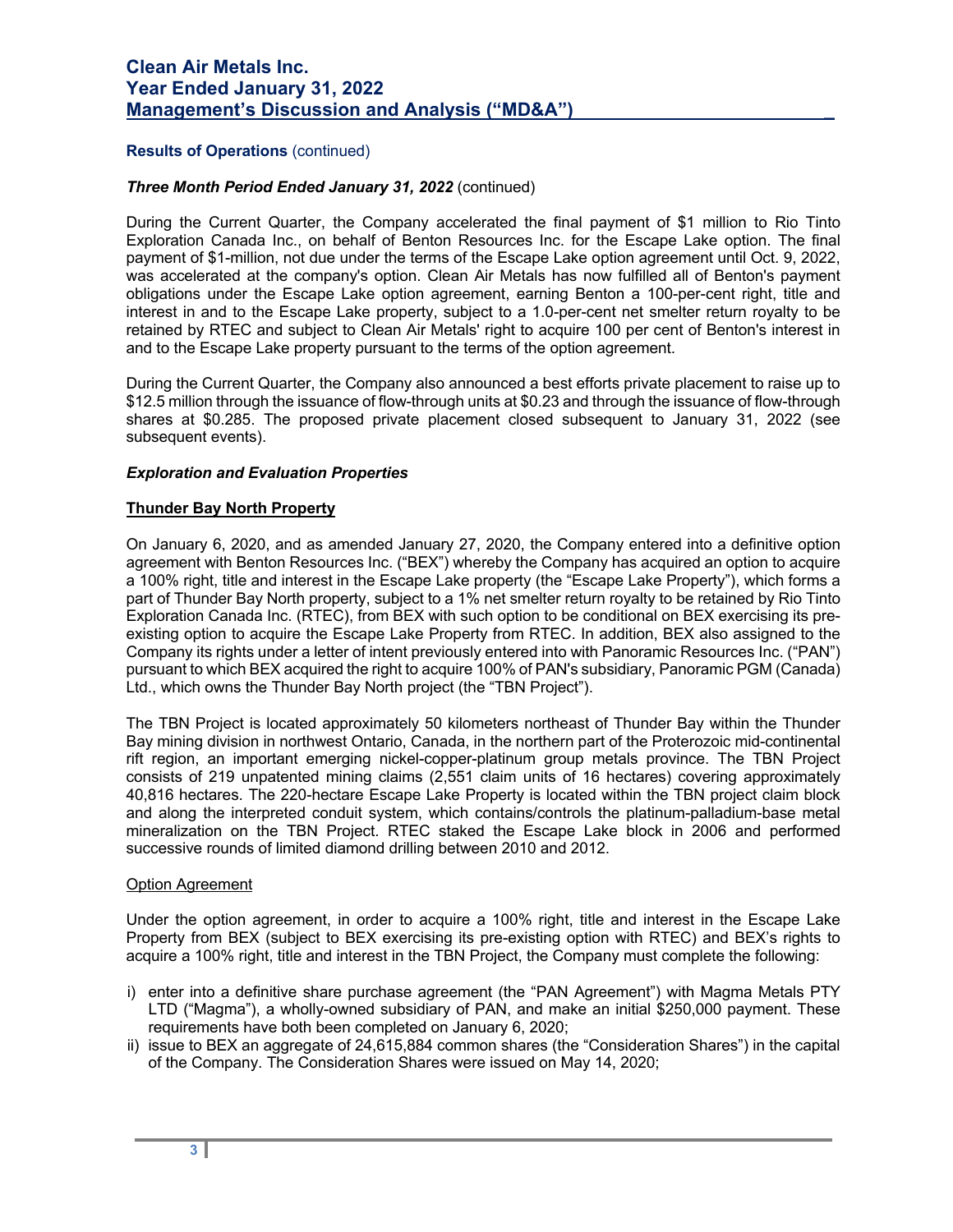### **Results of Operations** *(continued)*

#### *Exploration and Evaluation Properties (continued)*

- iii) fulfill all the remaining payments to RTEC under the terms of an option agreement (the "RTEC Agreement") dated October 9, 2019, between RTEC and BEX required in order for BEX to exercise BEX's option to earn a 100% interest in the Escape Lake Property. These payments are set out under the RTEC Agreement paragraph below;
- iv) fulfill all the remaining payments under the terms of the PAN Agreement. These payments are set out under the PAN Agreement paragraph below; and
- **v)** grant to BEX a 0.5% net smelter return royalty from production on the Escape Lake Property and a 0.5% net smelter return royalty from production on any mineral claims comprising the TBN Project over which a net smelter royalty has not previously been granted.

### The RTEC Agreement

Under the RTEC Agreement, BEX was granted an option to acquire 100% ownership interest in the Escape Lake Property, subject to a 1% net smelter return royalty to be retained by RTEC, in exchange for payment of \$6 million by BEX to RTEC over a three-year period, as follows:

- i) \$3 million due on signing, immediately following receipt of regulatory approval (this amount has been paid by BEX resulting in the issuance of the Consideration Shares to BEX);
- ii) \$1 million on or before October 9, 2020 (paid);
- iii) \$1 million on or before October 9, 2021 (paid); and
- iv) \$1 million on or before October 9, 2022 (paid).

The Company has assumed and is bound and shall perform the obligations of BEX under the RTEC Agreement.

During the year ended January 31, 2022, the Company accelerated the final payment of \$1 million to Rio Tinto Exploration Canada Inc., on behalf of Benton Resources Inc. for the Escape Lake option. The final payment of \$1-million, not due under the terms of the Escape Lake option agreement until October 9, 2022, was accelerated at the Company's option. The Company has now fulfilled all of Benton's payment obligations under the Escape Lake option agreement, earning Benton a 100-per-cent right, title and interest in and to the Escape Lake property, subject to a 1.0-per-cent net smelter return royalty to be retained by RTEC and subject to Clean Air Metals' right to acquire 100 per cent of Benton's interest in and to the Escape Lake property pursuant to the terms of the option agreement.

The Company will be entitled to exercise the option to acquire 100 per cent of Benton's interest in the Escape Lake property, subject to a 0.5-per-cent net smelter return royalty from production on the Escape Lake property to be retained by Benton, upon completion of the two remaining payments under the share purchase agreement between Clean Air Metals and Magma Metals Pty. Ltd. (\$1.5-million is due by May 13, 2022, and a further \$1.5-million is due by May 13, 2023, provided that both payments can be accelerated at the discretion of Clean Air Metals). Upon exercise of its option, Clean Air Metals will also assume the obligations of the payer in respect of the RTEC royalty.

#### The PAN Agreement

Under the PAN Agreement, the Company has the right to acquire a 100% ownership interest in the Panoramic PGMS (Canada) Ltd., the subsidiary of Magma that holds the TBN Project, in exchange for payment of \$9 million by the Company to PAN over a three-year period, as follows:

i) \$4.5 million due on closing of the acquisition of the TBN Project. This amount was paid on May 14, 2020;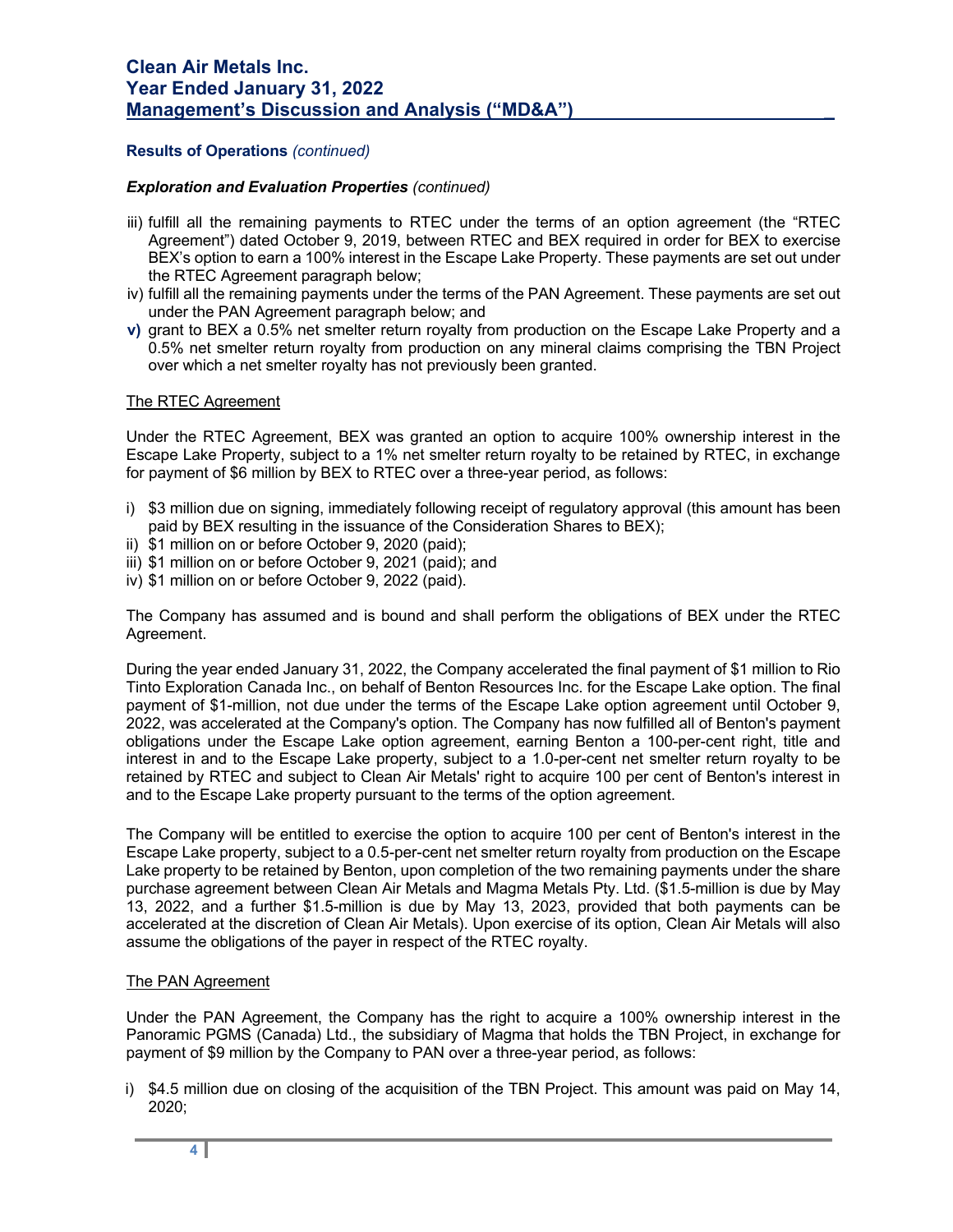### **Results of Operations** *(continued)*

#### *Exploration and Evaluation Properties (continued)*

- ii) \$1.5 million on the first anniversary of the closing of the acquisition of the TBN Project (paid);
- iii) \$1.5 million on the second anniversary of the closing of the acquisition of the TBN Project; and
- iv) \$1.5 million on the third anniversary of the closing of the acquisition of the TBN Project.

The Company made the initial payment of \$250,000 to PAN by a third-party deposit which was credited to the purchase price, and extended the proposed closing of the acquisition and the initial payment of \$4.5 million, by 60 days. On May 14, 2020, the Company made the first payment of \$4.25 million to PAN, net of the initial payment of \$250,000 made by a third-party, with the balance due as a note owing to PAN (Note 8 to the financial statements). Pursuant to the terms of the PAN Agreement, the Company issued an additional \$115,000 to PAN on closing of the transaction for reimbursement of costs incurred from the date of the PAN Agreement to closing.

In addition, the Company had the ability to get up to three additional 30-day extensions by making a \$10,000 payment for each extension. Prior to closing, the Company made three extension payments totaling \$30,000 in exchange for a 90-day extension. The Consideration Shares issued by the Company to BEX shall not exceed 19.68% of the issued share capital of the Company and are subject to a fourmonth and one day "hold period" from the date of issuance. In May 2021, the Company made the first anniversary payment of \$1,500,000 under the PAN Agreement.

|                                                       | <b>January</b> | October<br>31 | <b>July 31,</b> | April 30, | January<br>31 | October<br>31. | <b>July 31,</b> | April 30, |
|-------------------------------------------------------|----------------|---------------|-----------------|-----------|---------------|----------------|-----------------|-----------|
|                                                       | 2022           | 2021          | 2021            | 2021      | 2021          | 2020           | 2020            | 2020      |
|                                                       |                |               |                 |           |               |                |                 |           |
| Total revenues                                        |                |               |                 |           |               |                |                 |           |
| Net income (loss)                                     | (1, 284, 873)  | (43.617)      | (794.601)       | (47, 741) | (375, 290)    | (608.334)      | 350.425         | (640.326) |
| Net income (loss)<br>per share - basic<br>and diluted | (0.01)         | (0.00)        | (0.00)          | (0.00)    | (0.00)        | (0.00)         | 0.00            |           |

### **Summary of Quarterly Results**

The Company is an exploration stage company. At this time, any issues of seasonality or market fluctuations have no impact on the financial results of the Company.

## **Liquidity**

The Company had working capital deficiency in the amount of \$1,632,099 as at January 31, 2022 (January 31, 2021 – \$5,662,340 surplus).

The Company had cash of \$542,573 as at January 31, 2022 (January 31, 2021 - \$6,678,356), however management cannot provide assurance that the Company will ultimately achieve profitable operations or become cash flow positive or raise additional debt and/or equity capital. Management intends to continue to support the operations with financing initiatives primarily through, but not limited to, the issuance of equity.

Subsequent to January 31, 2022, the Company completed a private placement of flow-through and non-flow-through securities, raising gross proceeds of approximately \$12.5 million (see subsequent events).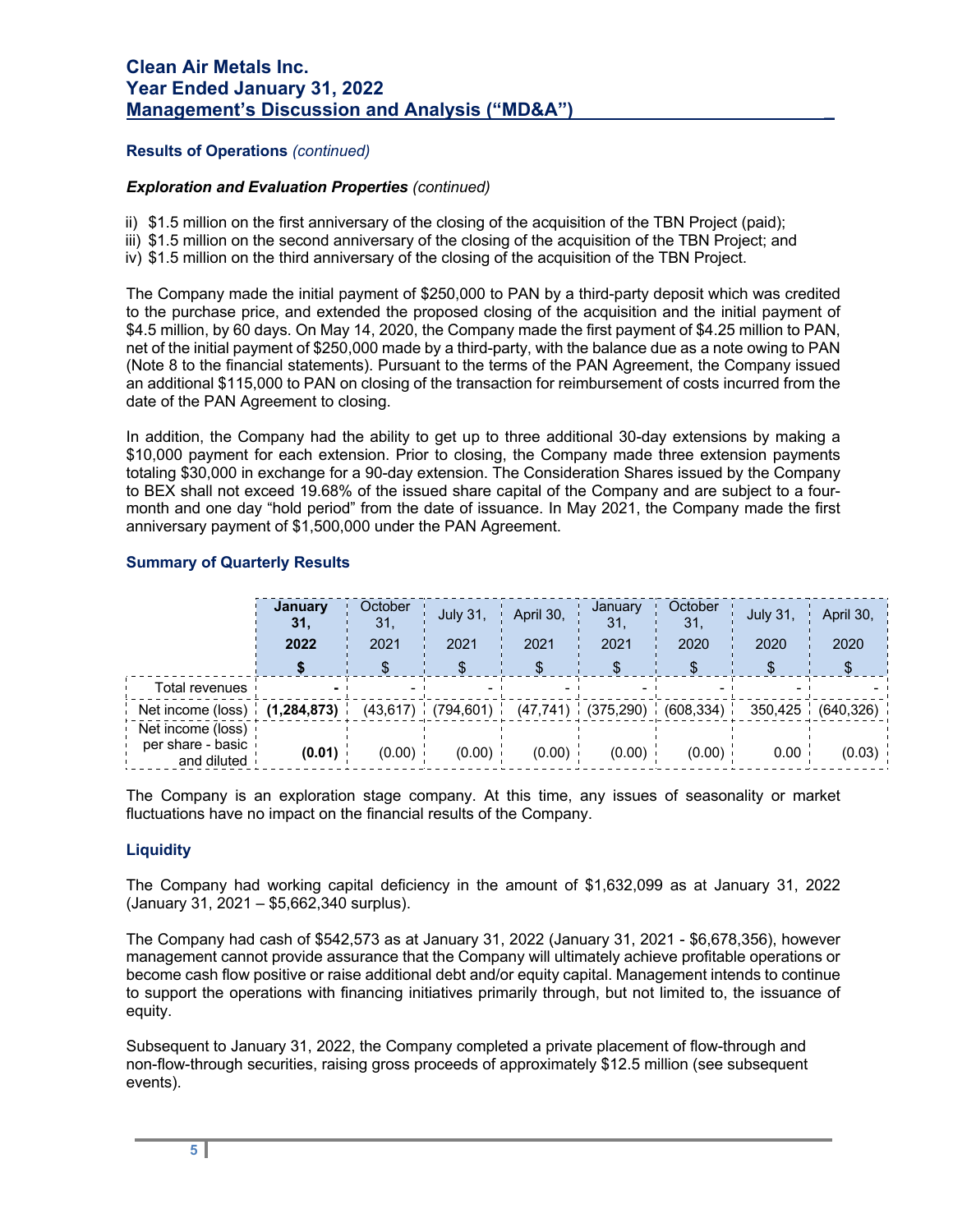## **Liquidity** (continued)

Alternative financing options may include obtaining bank credit facilities and short-term loans from third parties. If the Company is unable to raise additional capital in the future, management expects that the

Company will need to curtail operations, liquidate assets, seek additional capital on less favorable terms and/or pursue other remedial measures.

Circumstances that may impact the Company's ability to obtain financing in the future include poor market conditions, increased interest rates and actual operations being different than expected by management, The Company mitigates these risks through a planning and budgeting process by which it anticipates and determines the funds required to support its normal operating requirements.

The Company's current cash and working capital position is sufficient to repay the Company's liabilities in the normal course of business as well as meet its contractual obligations for the next 12 months.

#### **Capital Resources**

The Company manages common shares, stock options, and share purchase warrants as capital. The Company's objectives when managing capital are to safeguard the Company's ability to continue as a going concern in order to pursue the development of its exploration and evaluation assets, pursue its exploration activities, and to maintain a flexible capital structure which optimizes the costs of capital at an acceptable risk. The Company does not have any externally imposed capital requirements to which it is subject.

The Company manages its capital structure and makes adjustments to it in light of changes in economic conditions and the risk characteristics of the underlying assets. To maintain or adjust the capital structure, the Company may attempt to issue new shares, issue debt, acquire or dispose of assets, or adjust the amount of cash on hand.

In order to facilitate the management of its capital requirements, the Company prepares expenditure budgets that are updated as necessary depending on various factors, including successful capital deployment and general industry conditions. In order to maximize ongoing exploration efforts, the Company does not pay out dividends. The Company's investment policy is to keep its cash on deposit in an interest bearing Canadian chartered bank account, where possible. The Company limits the exposure to credit risk in its cash by only holding its cash with high-credit quality financial institutions in business and/or savings accounts.

There have been no changes to the Company's approach to capital management during the year ended January 31, 2022. The Company is not subject to externally imposed capital requirements.

On February 23, 2021, the Company closed a bought deal private placement for total proceeds of approximately \$11.5-million, consisting of: (i) 11,904,800 flow-through shares at a price of \$0.42 per flowthrough share; and (ii) 12,745,100 flow-through units at a price of \$0.51 per flow-through unit, including the exercise of the underwriters' option. Each flow-through unit consists of one common share of the Company and one-half of one common share purchase warrant that each qualifies as a flow-through share (within the meaning of Subsection 66(15) of the Income Tax Act (Canada)). Each warrant will entitle the holder thereof to acquire one common share of the company at a price of \$0.55 until February 23, 2023.

During the year ended January 31, 2022, the Company issued an aggregate of 2,215,063 common shares through the exercise of incentive stock options and warrants with exercise prices between \$0.20 and \$0.395, for gross proceeds of \$729,564.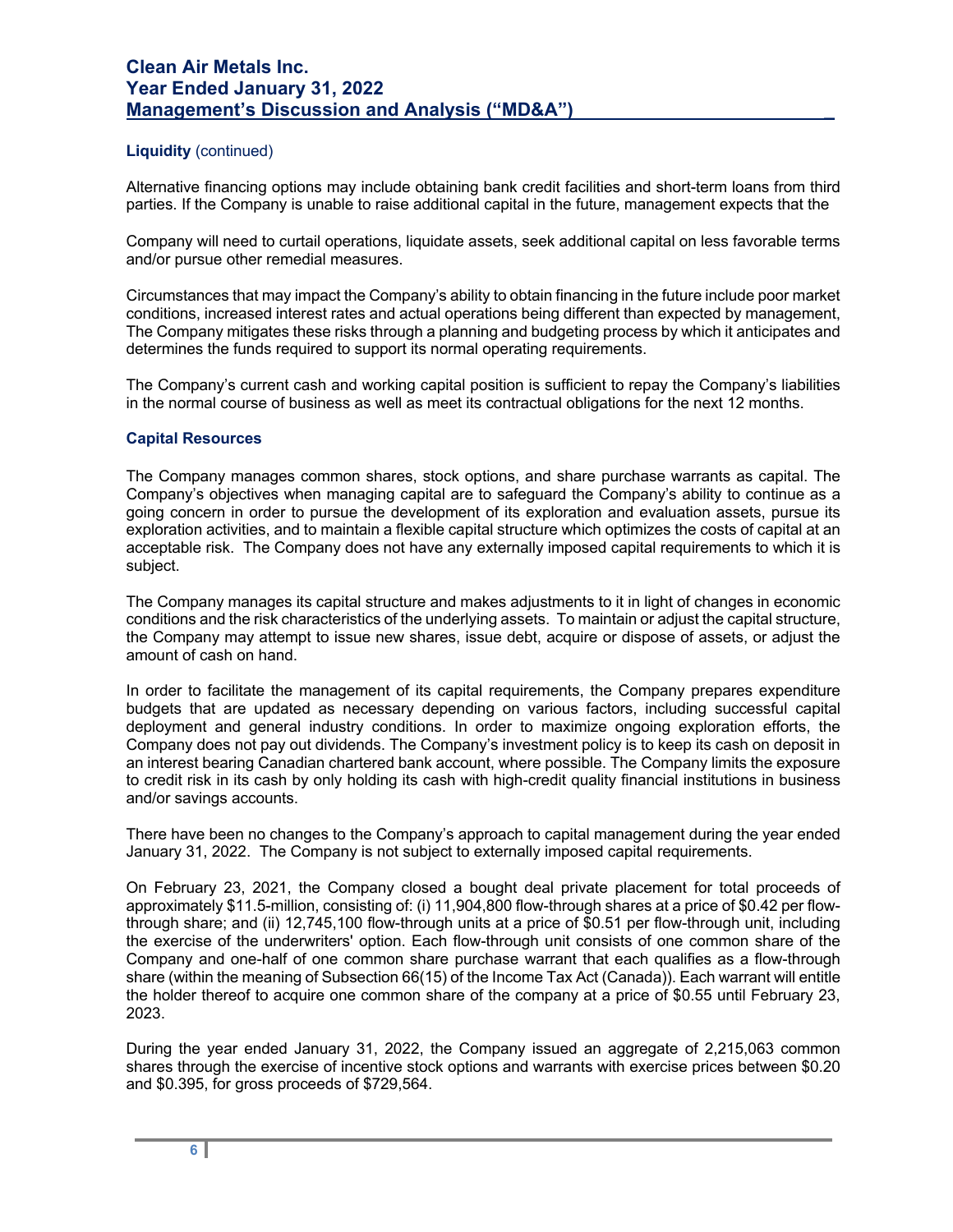#### **Capital Resources** (continued)

On February 11, 2020, the Company completed a private placement through the issuance of 75,000,000 subscription receipts at \$0.20, raising aggregate gross proceeds of \$15,000,000. Upon satisfaction of certain escrow conditions, the subscription receipts were converted into units of the Company on May 13, 2020. Each unit consists of one common share and one-half common share purchase warrant exercisable at \$0.30 until February 11, 2022.

On June 16, 2020, the Company closed a private placement through the issuance of 13,400,000 common shares of the Company that will qualify as flow-through shares (within the meaning of Subsection 66 (15) of the Income Tax Act (Canada)), at a price of \$0.50 per flow-through share, for aggregate gross proceeds of \$6,700,000. The gross proceeds from the offering will be used by the Company to incur eligible Canadian exploration expenses that will qualify as flow-through mining expenditures as such terms are defined in the Income Tax Act (Canada) related to the Company's projects in Canada. All qualifying expenditures have been renounced in favour of the subscribers of the flow-through shares, effective December 31, 2020.

During the year ended January 31, 2021, an aggregate of 1,332,500 incentive stock options were exercised between \$0.12 and \$0.20 per share for gross proceeds of \$170,500, and 572,265 share purchase warrants were exercised at \$0.30 for gross proceeds of \$171,680.

There can be no assurance that additional financing will be available to the Company or, if it is, that it will be available on terms acceptable to the Company and will be sufficient to fund cash needs until the Company acquires an operating business or achieves positive cash flow. The Company currently has no commitments for any credit facilities such as revolving credit agreements or lines of credit that could provide additional working capital.

As at the date of this MD&A, other than as described herein and in the Financial Statements, the Company has no other arrangements for sources of financing.

#### **Off-Balance Sheet Arrangements and Proposed Transactions**

Not applicable.

#### **Critical Accounting Estimates**

For critical accounting estimates, refer to the audited consolidated financial statements for the year ended January 31, 2022.

#### **Transactions with Related Parties**

The Company's related parties consist of companies with directors and officers in common and companies owned in whole or in part by executive officers and directors as follows:

| <b>Name</b>             | <b>Nature of transactions</b>                  |  |  |  |
|-------------------------|------------------------------------------------|--|--|--|
| <b>KMC Capital Corp</b> | Consulting Fees as CFO and Corporate Secretary |  |  |  |
| Abraham Drost           | Wages as President and CEO                     |  |  |  |
| James Gallagher         | Wages as Executive Chairman                    |  |  |  |
| Dean Chambers           | Wages for director fees                        |  |  |  |
| MaryAnn Crichton        | Wages for director fees                        |  |  |  |
| Ewan Downie             | Wages for director fees                        |  |  |  |
| Shannin Metatawabin     | Wages for director fees                        |  |  |  |
| <b>Bill Radvak</b>      | Consulting Fees as Former President and CEO    |  |  |  |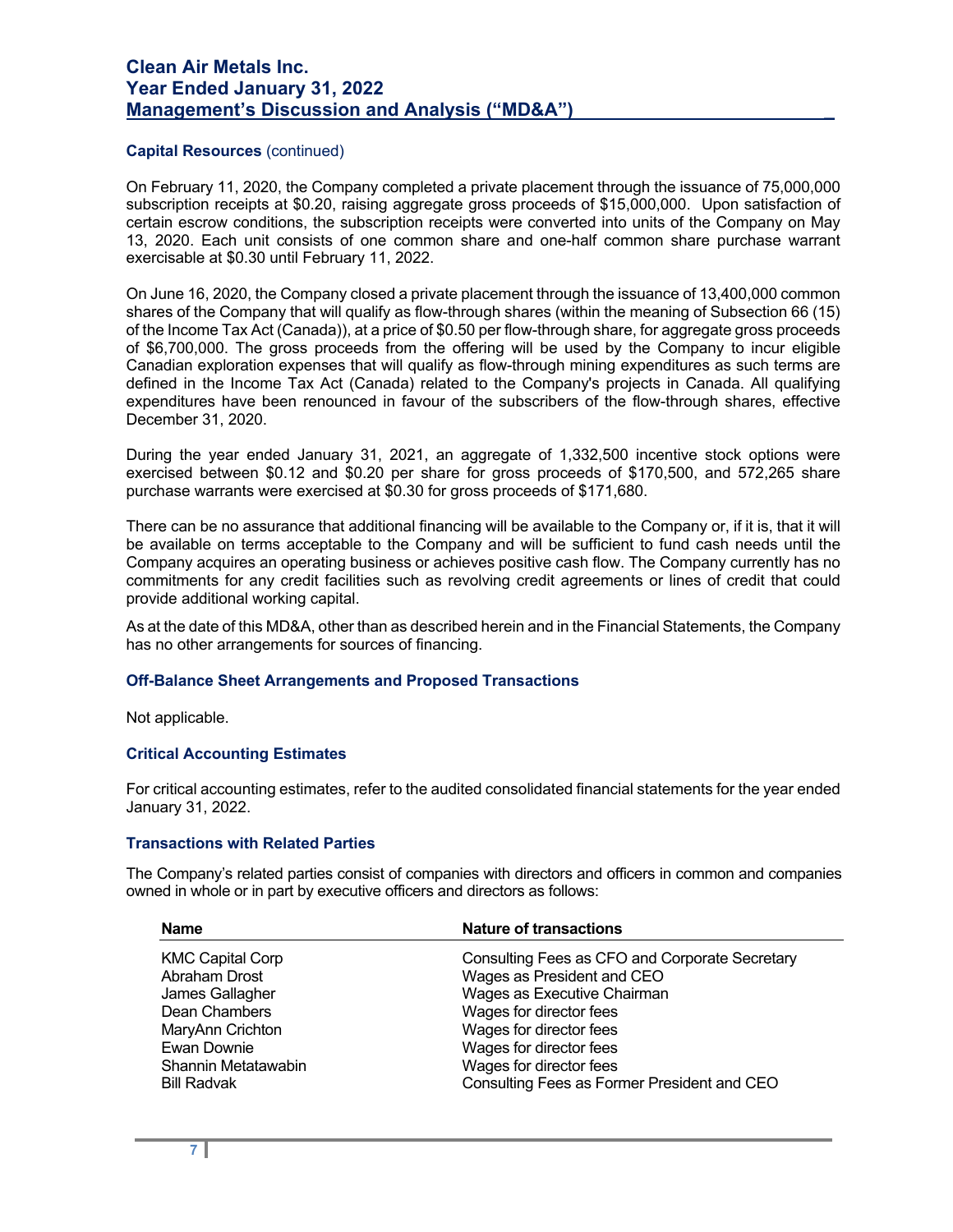### **Transactions with Related Parties** (continued)

Trade and other accounts payable as at January 31, 2022 includes \$8,400 (January 31, 2021 - \$259) to directors, officers, or companies they control. The amounts are non-interest bearing, unsecured and due on demand. The remuneration of directors and other members of key management personnel during the year ended January 31, 2022, and 2021, were as follows:

|                             |    | 2022    |    | 2021    |
|-----------------------------|----|---------|----|---------|
| Consulting fees, former CEO | \$ | ۰       | \$ | 7,500   |
| Consulting fees, CFO        |    | 96,000  |    | 96,000  |
| Wages, CEO                  |    | 220,000 |    | 185,800 |
| Wages, Executive Chairman   |    | 125,000 |    | 91,833  |
| Wages, Directors            |    | 159,886 |    | 112,083 |
| Share-based compensation    |    | 31,741  |    | 452,125 |
| Total                       | S  | 632,627 | S  | 945,341 |

During the year ended January 31, 2022, \$31,741 (2021 - \$452,125) was recognized in share based compensation related to the granting of stock options granted to directors and officers that vested during the period. The increase in total related party remuneration during the current year as compared to the comparative period is primarily due to certain directors and officers being retained or employed for only a portion of the comparative year, whereas the current year reflects remuneration for the entire fiscal year.

### **Financial Instruments and Related Risks**

Financial instruments are classified into one of the following categories: FVTPL; FVTOCI; or amortized cost. The carrying values of the Company's financial instruments are classified into the following categories:

| <b>Financial Instrument</b> | Category              |         | <b>January 31, 2022</b> |    | January 31, 2021 |  |
|-----------------------------|-----------------------|---------|-------------------------|----|------------------|--|
| Cash                        | <b>FVTPL</b>          | \$      | 542,573                 | \$ | 6,678,356        |  |
| Trade and other payables    | <b>Amortized Cost</b> | 905,430 |                         |    | 230,805          |  |
| Lease liability             | <b>Amortized Cost</b> |         | 45,163                  |    | 15.570           |  |
| Note payable                | <b>Amortized Cost</b> |         | 2,544,980               |    | 3,676,977        |  |

The Company's financial instruments recorded at fair value require disclosure about how the fair value was determined based on significant levels of inputs described in the following hierarchy:

- Level 1 Quoted prices are available in active markets for identical assets or liabilities as of the reporting date. Active markets are those in which transactions occur in sufficient frequency and value to provide pricing information on an ongoing basis.
- Level 2 Pricing inputs are other than quoted prices in active markets included in Level 1. Prices in Level 2 are either directly or indirectly observable as of the reporting date. Level 2 valuations are based on inputs including quoted forward prices for commodities, time value and volatility factors, which can be substantially observed or corroborated in the market place.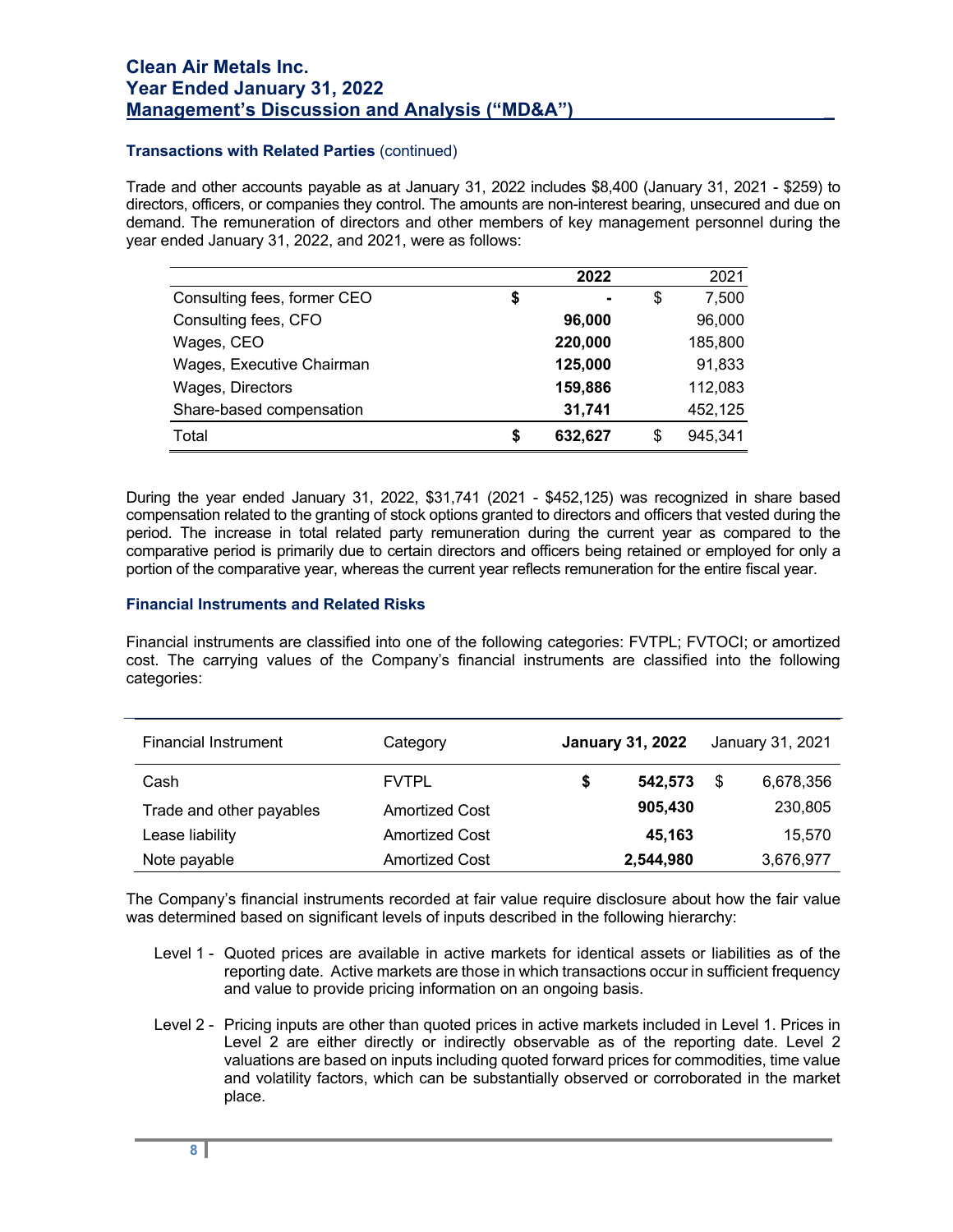### **Financial Instruments and Related Risks (continued)**

Level 3 - Valuations in this level are those with inputs for the asset or liability that are not based on observable market data.

Cash is measured at fair value using level one as the basis for measurement in the fair value hierarchy.

#### **Risk Management**

The Company's risk exposures and the impact on the Company's consolidated financial instruments are summarized as follows:

#### Credit Risk

Credit risk is the risk of potential loss to the Company if a counterparty to a financial instrument fails to meet its contractual obligations. The Company's credit risk is primarily attributable to its liquid financial assets, including cash, receivables, and balances receivable from the government. The Company limits the exposure to credit risk in its cash by only holding its cash with high-credit quality financial institutions in business and/or savings accounts or other high-credit financial instruments.

#### Liquidity Risk

Liquidity risk is the risk that the Company will not have the resources to meet its obligations as they fall due. The Company manages this risk by closely monitoring cash forecasts and managing resources to ensure that it will have sufficient liquidity to meet its obligations. All of the Company's financial liabilities are classified as current and are anticipated to mature within the next ninety days. The Company is exposed to liquidity risk.

#### Market Risk

Market risk is the risk of loss that may arise from changes in market factors such as interest rates, foreign exchange rates, and commodity and equity prices. These fluctuations may be significant.

- (a) Interest Rate Risk: Management has determined that the Company is not exposed to any significant interest rate risks.
- (b) Foreign Currency Risk: The Company has identified its functional currency as the Canadian dollar. Transactions are transacted in Canadian dollars and in US dollars. The Company purchases US dollars as needed to support the cash needs of its foreign operation, however, the Company does not have a US dollar bank account. Management believes the foreign exchange risk related to currency conversions are minimal and therefore, does not hedge its foreign exchange risk.
- (c) Commodity Price Risk: Management has determined that the Company is not exposed to any significant commodity price risks. The Company does not have any hedging or other commodity based risks in respect to its operational activities.

#### **Disclosure of Outstanding Share Data**

The following details the share capital structure as of the date of this MD&A.

|                           | Common<br>Shares Issued<br>and | Compensation | Common Share<br>Purchase | <b>Stock</b> | <b>Share Unit</b> |
|---------------------------|--------------------------------|--------------|--------------------------|--------------|-------------------|
|                           | Outstanding                    | Options      | Warrants                 | Options      | Awards            |
| Balance, January 31, 2022 | 167,268,994                    | 6,259,470    | 44,110,285               | 9.482.437    | 976.974           |
| Balance, May 31, 2022     | 222,932,552                    | 1,946,970    | 9,372,550                | 12,682,437   | 2,708,816         |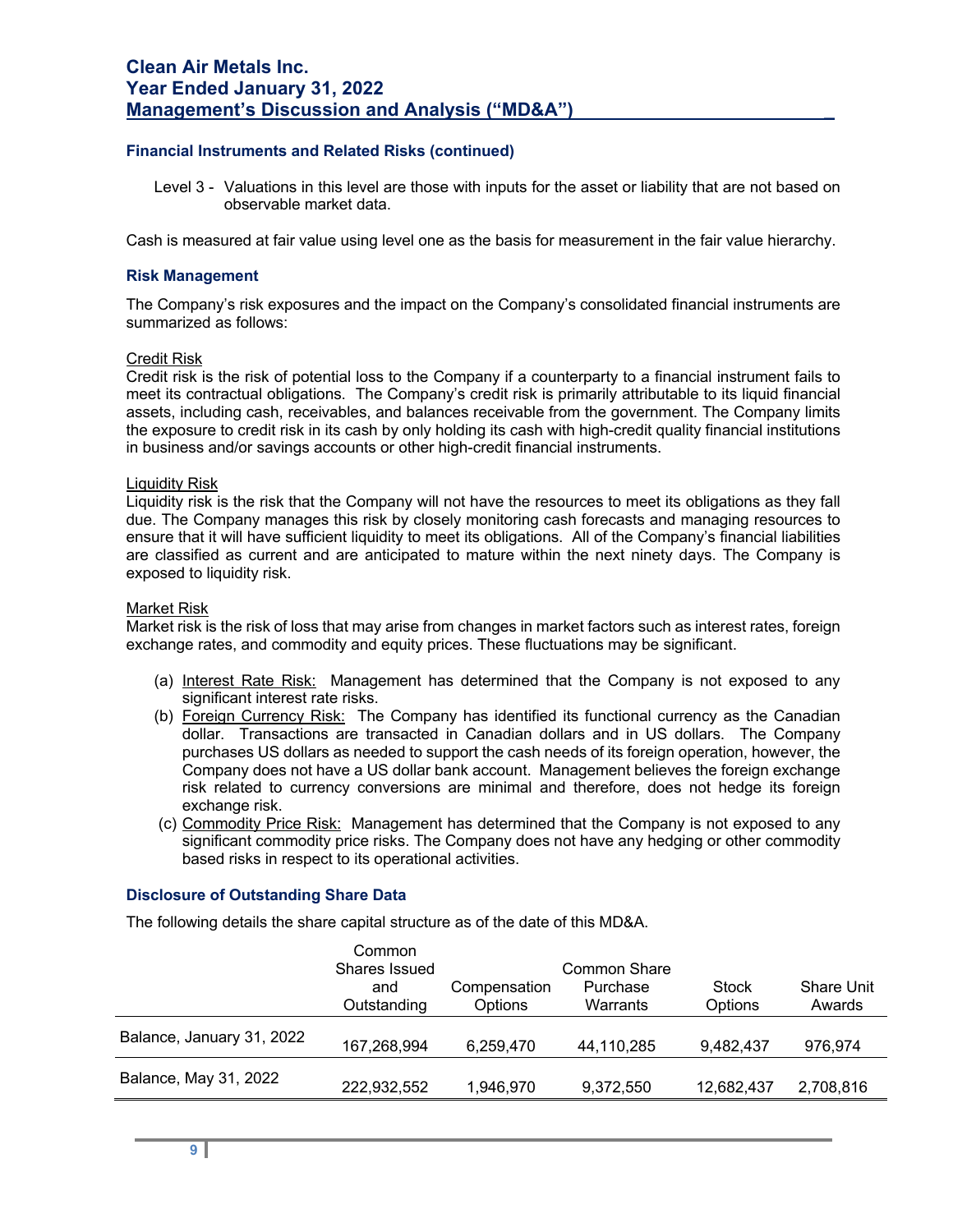## **Disclosure of Outstanding Share Data** *(continued)*

During the year ended January 31, 2022, the following share issuances occurred:

a) On February 23, 2021, the Company closed a bought deal private placement for total proceeds of approximately \$11.5-million, consisting of: (i) 11,904,800 flow-through shares at a price of \$0.42 per flow-through share; and (ii) 12,745,100 flow-through units at a price of \$0.51 per flowthrough unit, including the exercise of the underwriters' option.

Each flow-through unit consists of one common share of the Company and one-half of one common share purchase warrant that each qualifies as a flow-through share (within the meaning of Subsection 66(15) of the Income Tax Act (Canada)). Each warrant will entitle the holder thereof to acquire one common share of the company at a price of \$0.55 until February 23, 2023.

As consideration for the services provided by the underwriters in connection with the offering, the underwriters received: (a) a cash commission of \$660,000, which is equal to 6% of the gross proceeds of the offering (other than in respect of sales to those persons on the president list on which the cash commission was 3 per cent); and (b) an aggregate of 1,172,970 compensation options, which is equal to 5% of the number of securities sold under the offering (and reduced to 2.5% with respect to certain subscribers on the president list). Each compensation option is exercisable to acquire one common share of the Company, issued on a non-flow-through basis at a price of \$0.42 per compensation option share until February 23, 2023.

b) The Company issued an aggregate of 2,215,063 common shares through the exercise of incentive stock options and warrants with exercise prices between \$0.20 and \$0.395, for gross proceeds of \$729,564.

During the year ended January 31, 2021, the following share issuances occurred:

a) On February 11, 2020, the Company completed a private placement through the issuance of 75,000,000 subscription receipts at \$0.20, raising gross proceeds of \$15,000,000. The subscription receipts were converted into units upon satisfaction of certain conditions, as outlined below. Each unit consists of one common share and one-half common share purchase warrant of the Company exercisable at \$0.30 per share for a period of 24 months.

The escrow release conditions are as follows:

- i) The receipt of all required corporate, shareholder and regulatory approvals in connection with the offering, the Benton Transaction and the TSX Venture Exchange (TSX-V) listing, including, but without limitation to, the conditional approval of the TSX-V for the listing of the unit shares and warrant shares and any relevant listing documents having been accepted for filing with the TSX-V;
- ii) The completion or the satisfaction of all conditions precedent to the transaction, substantially in accordance with the definitive agreements relating to the transaction (other than the payment of the cash purchase price due in connection with the acquisition of the Thunder Bay North project), to the satisfaction of the agents; and
- iii) the Company and the agents having delivered a joint notice to the escrow agent confirming that the conditions set forth above have been met or waived.

As consideration for the services provided by the agents in connection with the offering, the agents received an aggregate cash commission of \$1,034,500, incurred other costs of \$97,860 and issued an aggregate of 4,312,500 compensation options. The compensation options were issued with an exercise price of \$0.20 per unit, a term of 24 months and immediate vesting.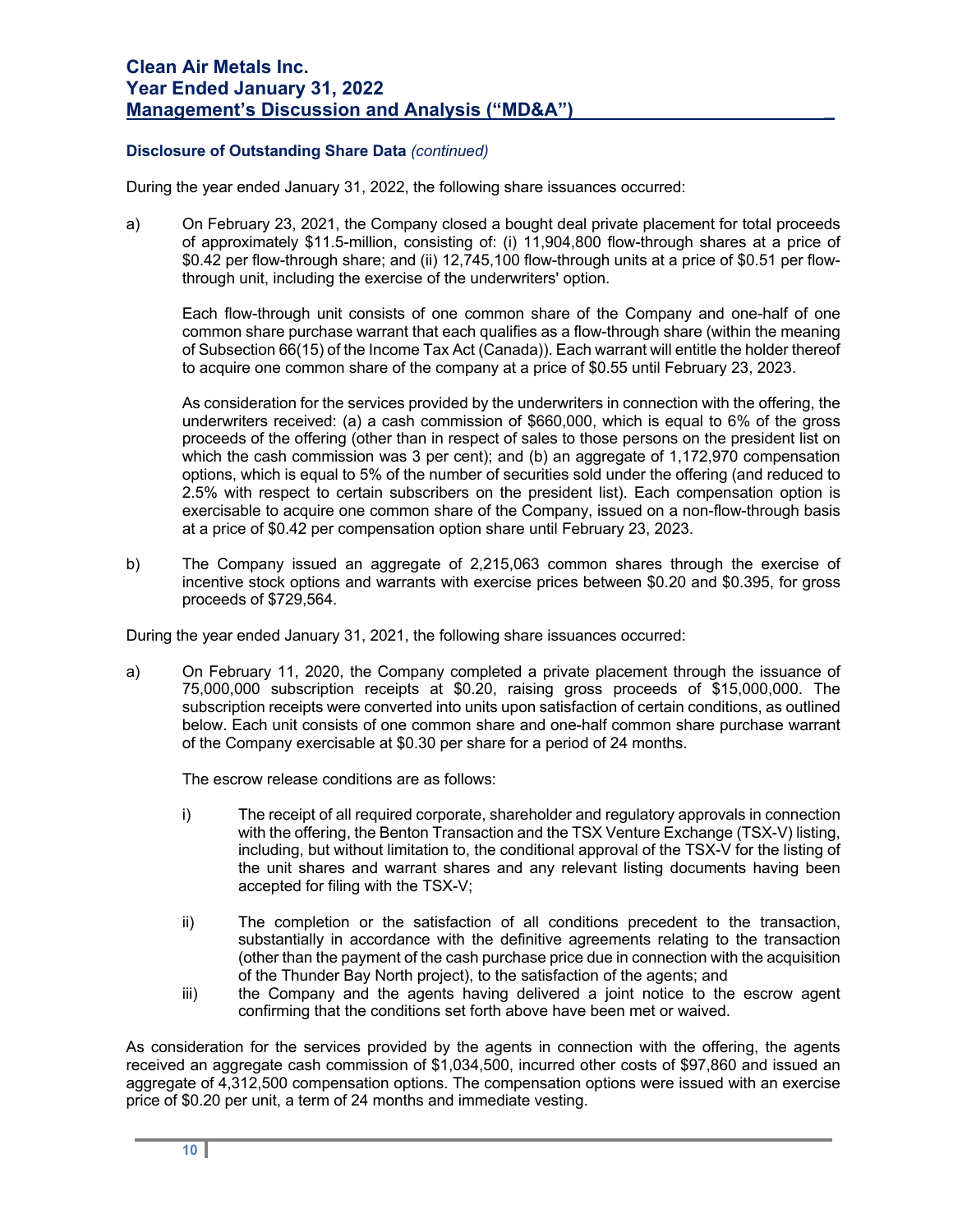### **Disclosure of Outstanding Share Data** *(continued)*

Each compensation option will allow the holder to purchase one unit of the Company which consists of one common share and one-half common share purchase warrant exercisable at \$0.30 per share for a period of 24 months. On May 13, 2020, all escrow conditions were satisfied and the 75,000,000 subscription receipts were converted into units of the Company.

- b) Pursuant to the terms of the BEX option agreement, on May 14, 2020, the Company completed the transaction, issuing 24,615,884 common shares to BEX in exchange for a 100% interest in the Escape Lake property.
- c) On June 16, 2020, the Company closed a private placement through the issuance of 13,400,000 common shares of the Company that will qualify as flow-through, at a price of \$0.50 per flowthrough share, for aggregate gross proceeds of \$6,700,000.

The gross proceeds from the offering will be used to incur eligible Canadian exploration expenses that will qualify as flow-through mining expenditures as such terms are defined in the Income Tax Act (Canada) related to the Company's projects in Canada. All qualifying expenditures were renounced in favour of the subscribers of the flow-through shares, effective December 31, 2020.

As consideration for the services provided by the agents in connection with the offering, the agents received a cash commission of \$387,000, incurred other costs of \$196,862 and issued 774,000 compensation options. Each compensation option is exercisable to acquire one common share of the Company, issued on a non-flow through basis at a price of \$0.50 per compensation option share, for a period of 24 months after the closing date.

- d) During the year ended January 31, 2021, an aggregate of 1,332,500 stock options were exercised between \$0.12 at \$0.20 for gross proceeds of \$170,500
- e) During the year ended January 31, 2021, an aggregate of 572,265 warrants were exercised at \$0.30 for gross proceeds of \$171,680.

#### **New standards, interpretations and amendments issued but not yet adopted**

A number of new standards and amendments to existing standards have been issued by the IASB that are mandatory for accounting periods beginning on or after January 1, 2021, or later periods. The new standards are either not applicable or are not expected to have a significant impact on the Company's financial statements.

#### **Subsequent Events**

Subsequent to the year ended January 31, 2022, the following significant events occurred:

a) On February 23, 2022, the Company closed private placement for gross proceeds of approximately \$12.5 million, consisting of: (i) 23,150,400 flow-through units, of which 10,869,600 were issued at a price of \$0.23 per flow-through unit and 12,280,800 at a price of \$0.285, and (ii) 32.25 million non-flow-through units at a price of \$0.20 per unit. Each flow-through unit consists of one common share of the Company and one common share purchase warrant that each qualify as a flow-through share (within the meaning of Subsection 66(15) of the Income Tax Act (Canada)). Each unit consists of one non-flow-through common share of the company and one non-flow-through share warrant. Each warrant entitles the holder thereof to acquire one common share of the Company at a price of \$0.25 for a period of two years following the closing of the offering.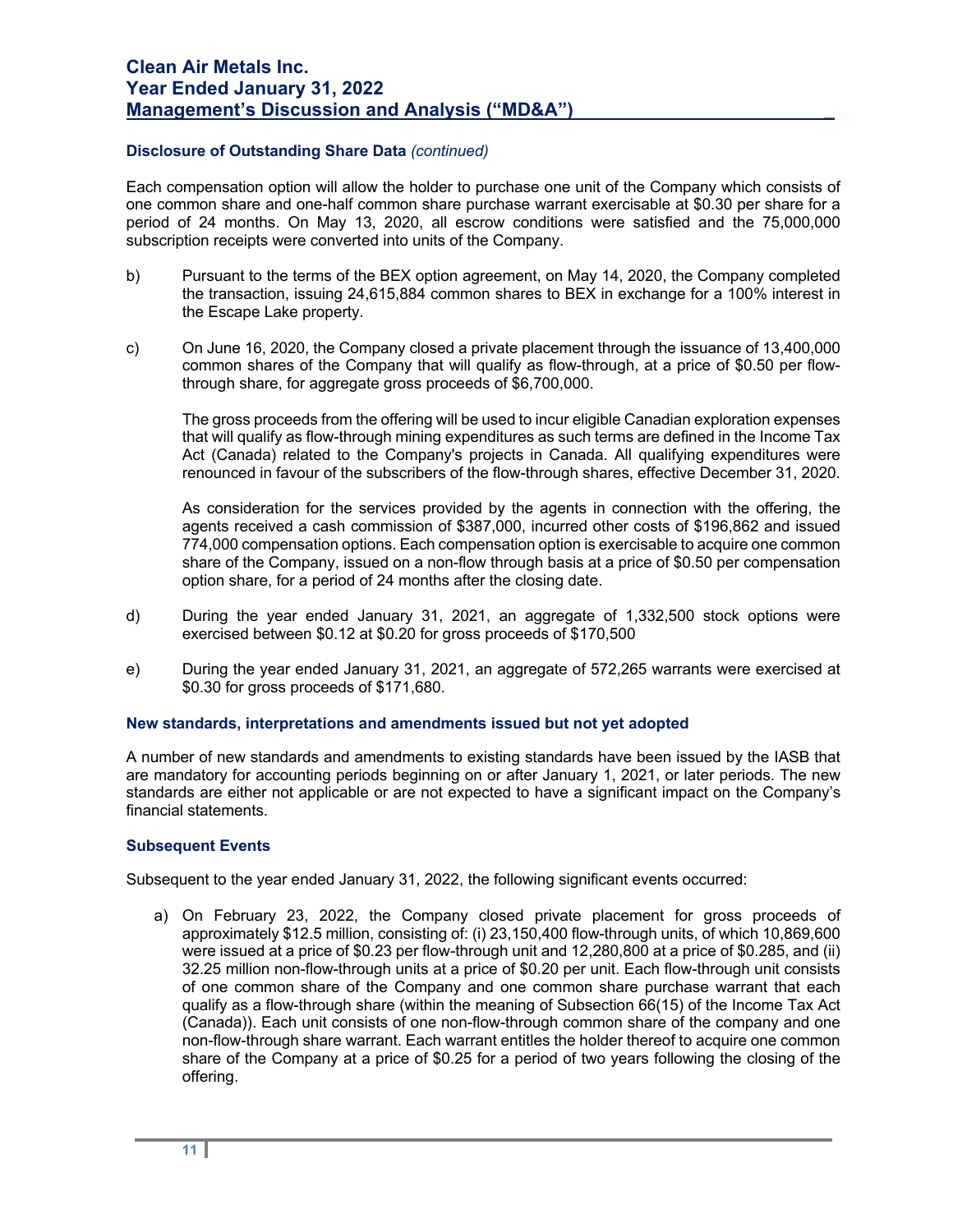### **Subsequent Events** (continued)

The Company will use an amount equal to the gross proceeds received by the company from the sale of the flow-through units to incur eligible Canadian exploration expenses that will qualify as flowthrough mining expenditures as such terms are defined in the Income Tax Act (Canada) related to the Company's projects in Ontario. All qualifying expenditures will be renounced in favour of the subscribers of the flow-through units effective December 31, 2022. As consideration for their services in connection with the offering, the agents received: (a) a cash commission equal to \$738,242; and (b) 2,733,520 compensation options. Each compensation option is exercisable to acquire one common share of the Company, issued on a non-flow through basis at a price of \$0.20 per compensation option share for a period of two years following the closing of the offering.

b) On May 4, 2022, an aggregate of 263,158 common shares were issued with a fair value of \$0.235 per share to employees of the Company pursuant to the partial vesting of restricted share units that were originally issued on May 4, 2021.

### **Forward Looking Statements**

This MD&A contains forward-looking statements that are based on the Company's current expectations and estimates. Forward-looking statements are frequently characterized by words such as "plan", "expect", "project", "intend", "believe", "anticipate", "estimate", "suggest", "indicate" and other similar words or statements that certain events or conditions "may" or "will" occur. Such forward-looking statements involve known and unknown risks, uncertainties and other factors that could cause actual events or results to differ materially from estimated or anticipated events or results implied or expressed in such forward-looking statements. Such factors include, among others: the actual results of current exploration activities; conclusions of economic evaluations; changes in project parameters as plans to continue to be refined; possible variations in ore grade or recovery rates; accidents, labour disputes and other risks of the mining industry; delays in obtaining governmental approvals or financing; and fluctuations in metal prices. There may be other factors that cause actions, events or results not to be as anticipated, estimated or intended. Any forward-looking statement speaks only as of the date on which it is made and, except as may be required by applicable securities laws, the Company disclaims any intent or obligation to update any forward-looking statement, whether as a result of new information, future events or results or otherwise. Forward-looking statements are not guarantees of future performance and accordingly undue reliance should not be put on such statements due to the inherent uncertainty therein.

#### **Management's Responsibility for the Financial Statements**

The Company's certifying officers, based on their knowledge, having exercised reasonable diligence, are also responsible to ensure that these filings do not contain any untrue statement of materials fact of omit to state a material fact required to be stated or that is necessary to make a statement not misleading in light of the circumstances under which it was made, with respect to the period covered by these filings, and these financial statements together with the other financial information included in these filings. The Board of Directors' approved the Financial Statements and MD&A and ensures that management has discharged its financial responsibilities.

## **Environmental, Social and Governance (ESG)**

The Company is an environmental and social governance ("ESG") leader in the mining exploration and development space. This starts from the ground up with staff field safety protocols and weekly safety meetings around personnel safety in and travelling to the workplace. The Company has a comprehensive COVID safety policy in place since February 2020 and updates and amends the policy with ongoing recommendations from health authorities. The Corporation's staff have had no lost time accidents since the onset of field exploration operations in May 2020.